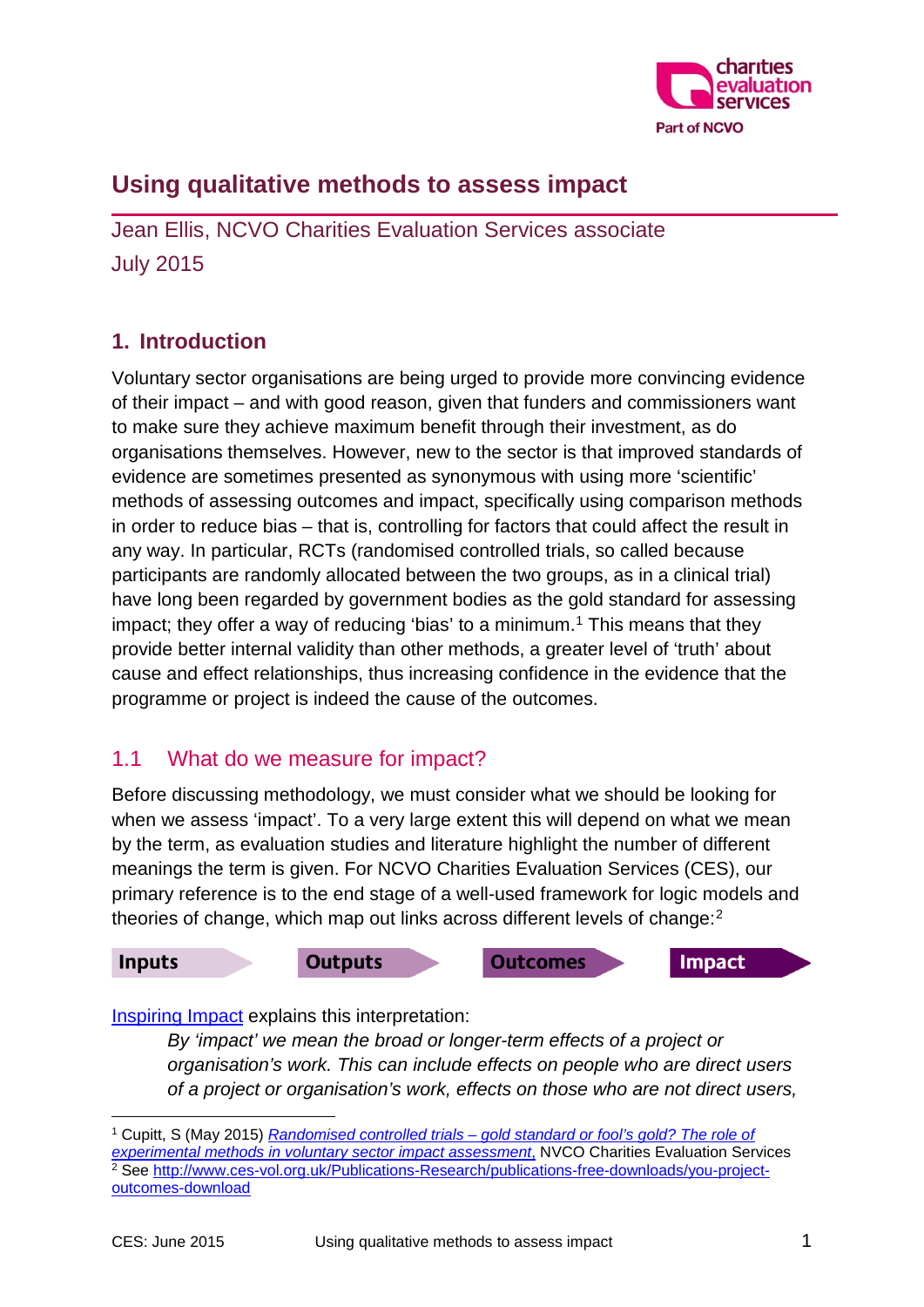*or effects on a wider field such as government policy.*  Inspiring Impact: Are you leading for impact? (April 2013)

However, there is a distinct (but not mutually exclusive) definition of impact that has within it an inherent notion of causality; this requires credible evidence that specific outcomes, whether short term or longer term, have been caused by the intervention that is being evaluated and attributing cause between different outputs and actors, whether part of the intervention or external to it.

#### **2. Do we need to prove causality?**

There is an argument that unless we look for the causes of outcomes and impacts, we are simply describing a series of coincidences, so convincing proof of what has caused change is important. In CES training we emphasise that we should not only look at what happened (simply presenting output and outcomes data), but examine how and why they happened. Indeed, as soon as we ask related questions, issues of causality are implicated as links between outputs, methods of delivery and perceived change – the effects – are established. Yet, only too often, organisations present data on outcome indicators as evidence of effectiveness without any convincing analysis to show the extent to which their intervention has brought about change.

CES is a key player in the drive to improve outcomes and impact reporting and encourages and supports greater rigour in applying evaluation methods and data analysis. For 25 years we have worked with organisations to plan and evaluate against a basic theory of change: $3$  we are now working more and more with organisations to adopt a more developed theory of change methodology as a method of designing a project or programme and understanding how an organisation plans to achieve change. [4](#page-1-1) We also believe that by mapping out links between process and results, more convincing conclusions can be drawn about how interventions achieve results.

However, we also recognise that impact evaluation is complex and can be expensive, while most voluntary organisations are small and badly resourced. In addition, projects and services, and their client groups, can pose challenges for impact evaluation. Participants can be difficult to track long term and individual or group factors which draw people to participate may also cause drop out or irregular participation from a project and even more so from a structured study.

In a new guide on impact evaluation, Stern makes this point about when a fullyfledged impact evaluation might be justified, and when identifying contribution to

<span id="page-1-1"></span><span id="page-1-0"></span><sup>3</sup> For step-by-step guidance and examples for CES' Planning Triangle © see: [http://www.ces](http://www.ces-vol.org.uk/tools-and-resources/planning-for-monitoring-evaluation/ces-planning-triangle)[vol.org.uk/tools-and-resources/planning-for-monitoring-evaluation/ces-planning-triangle](http://www.ces-vol.org.uk/tools-and-resources/planning-for-monitoring-evaluation/ces-planning-triangle) <sup>4</sup> See CES' introductory guide: *[MakingConnections:Usingatheoryofchangetodevelopplanningandevaluation](http://www.ces-vol.org.uk/tools-and-resources/Evaluation-methods/making-connections-tools)* (CES) -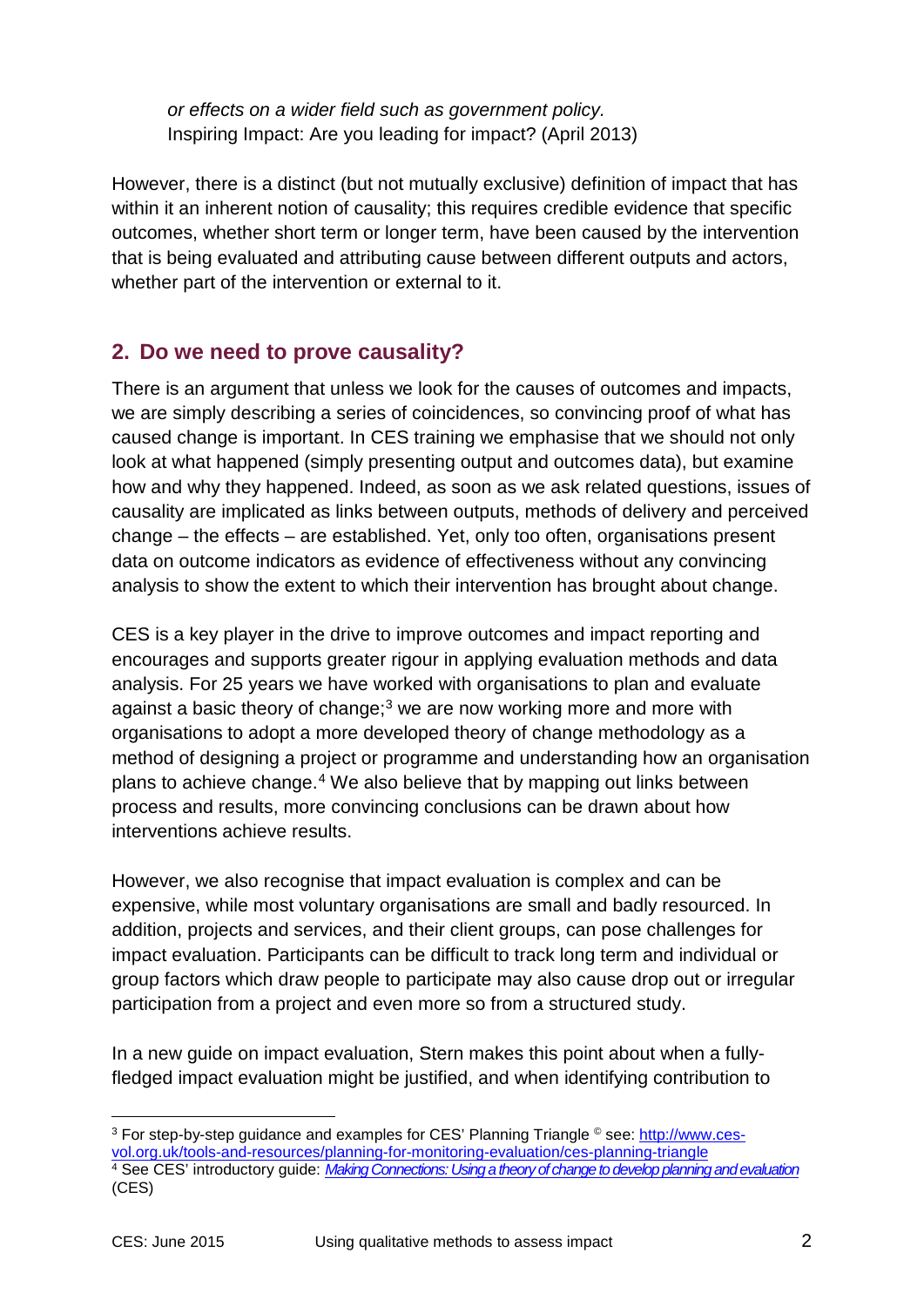outcomes is more realistic than searching for evidence of attribution.<sup>[5](#page-2-0)</sup> Voluntary sector organisations often work in a multi-agency environment and their services and other activities may overlap with other interventions. Intended impacts may be longterm, sometimes intangible and difficult to measure, whereas experimental designs are suited to interventions with identified 'primary' cause and effect and obvious results. [6](#page-2-1)

Given these challenges, for many organisations it will be sufficient to have a systematic approach to assessing outcomes with reasonable explanations of context affecting change. Where it is necessary or reasonable to carry out an impact evaluation, it may be more appropriate for many organisations to improve the quality of their qualitative methods rather than reaching for experimental methods.

Qualitative approaches will still require rigour; for example, they will need baseline data and systematic internal monitoring against agreed indicators, and an evaluation design appropriate to the intervention and the evaluation questions. We encourage organisations to use a mixed methods approach, collecting both quantitative and qualitative data through a variety of methods such as surveys, interviews and participatory methods as well as routine monitoring. Triangulation is also important, obtaining different perspectives on change; questions that directly ask stakeholders the role of the project also go part of the way. However, these approaches can be more consciously and rigorously applied to provide more plausible evidence of causality.

### **3. How important is it to be absolutely certain of proof?**

There is a difference between saying that we should be looking for good evidence of causality and that we should be looking for *scientific* proof that a specific intervention caused a specific result. The first questions to ask when considering impact evaluation concern the kind of evidence that will be acceptable to stakeholders and what will be done with evaluation findings. Voluntary organisations should be clear about the resources they have available for implementing scientific methods, taking into account the scale of the project and the level of confidence that is required by stakeholders in any assessment of causal link. They should also consider whether the intervention will lend itself to a statistically controlled experiment.

Control groups show the changes brought about by an intervention over and above what would ordinarily have occurred – establishing a *counterfactual*. But these studies, particularly RCTs, require considerable resources; available studies of RCTs of social programmes (and there are few for voluntary organisations) show that it can

<span id="page-2-0"></span><sup>5</sup> Stern, E (May 2015) *Impact Evaluation*, Prepared for the Big Lottery Fund, Bond, Comic Relief and the Department of International Development, pages 12-14. -

<span id="page-2-1"></span><sup>6</sup> Stern, E (May 2015) *Impact Evaluation*, Prepared for the Big Lottery Fund, Bond, Comic Relief and the Department of International Development, page 12.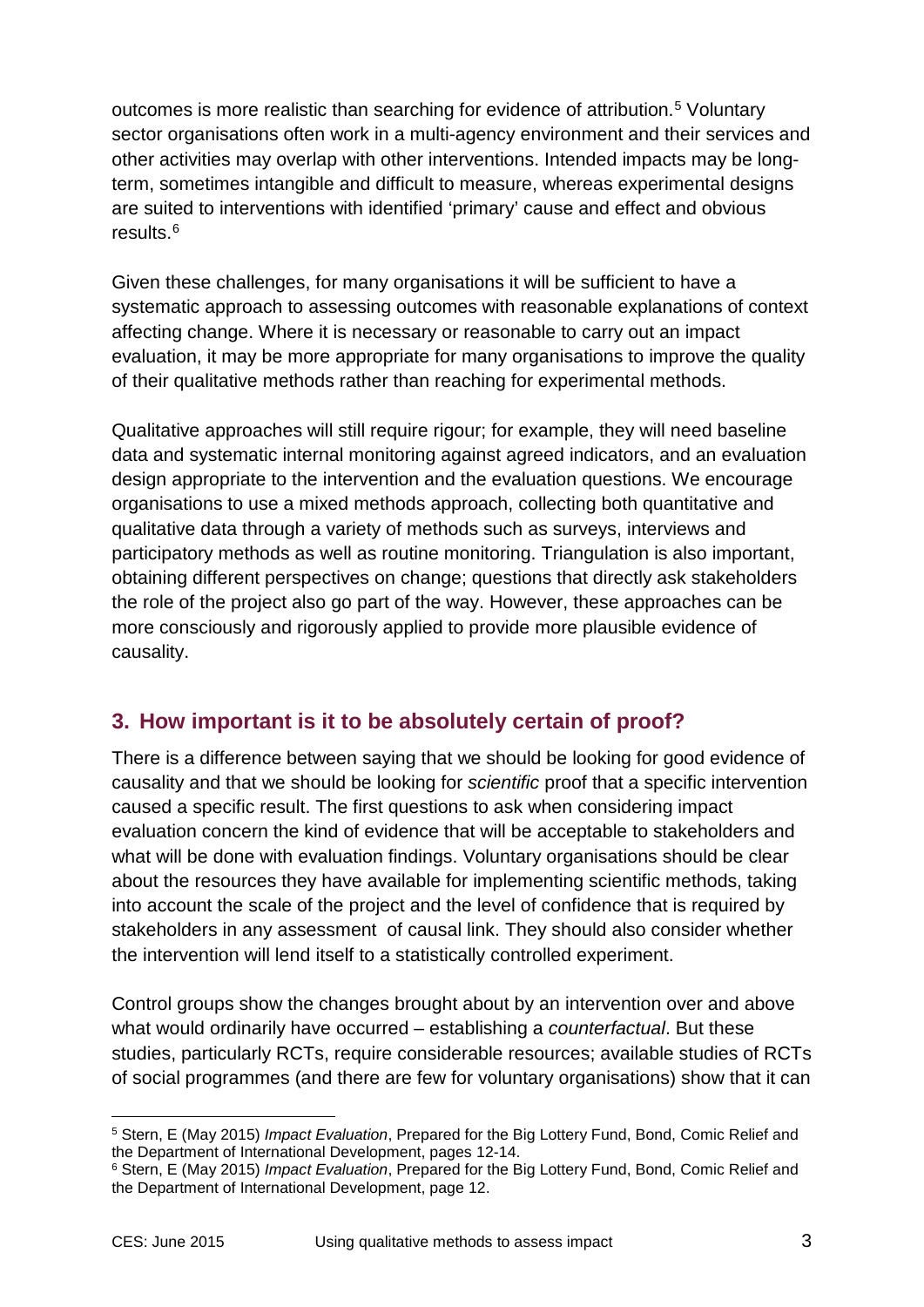be difficult to avoid drop-out in control groups sufficiently to maintain the validity of the control and the credibility of the study. We have also discussed how voluntary sector interventions may be non-standardised, which will make a comparison with an almost identical intervention difficult<sup>[7](#page-3-0)</sup>

Control group methodologies, both experimental and quasi-experimental, also have two main drawbacks. It is not possible to generalise from one study to a wider context – to draw conclusions that similar results will occur if the intervention is repeated in different conditions. Possibly more important, they may have limited usefulness for managing a project or programme as they cannot explain why results were achieved or varied for different target groups or individuals unless a process evaluation is carried out as part of the overall exercise. This is possible but will make the exercise more resource-heavy. In these circumstances, does 'proof' remain a criterion of primary importance? Qualitative approaches may provide sufficient credibility for many stakeholders.

# **4. How do qualitative methods compare with scientific approaches?**

'Scientific' methods of assessing impact establish an alternative scenario statistically, showing what would have resulted without the project or programme; in this way they can identify the outcomes that can be attributed specifically to the programme or project.

Some evaluators put the case that this can also be done through qualitative methods, for example, establishing 'what if' either through examining a group that does not receive treatment (through means other than a controlled 'experiment') or through other methods, such as asking experts what would have happened in the absence of the intervention. A different point of view is that there is little benefit in attempting to control for variables, as is the case in experimental methods; rather that it's more important to establish causal links through analysing the interactions between people, outputs and effects, following the chain of events and change.

Stern<sup>[8](#page-3-1)</sup> recognises that where experimental designs are not possible, other designs and methods may not offer the same level of 'proof' but in the circumstance may be better able to show a causal connection. There are a number of different approaches and methods that can be used to make a more credible case for cause and attribution. Often these methods overlap, but they largely relate to two key principles

-

<span id="page-3-1"></span><span id="page-3-0"></span><sup>7</sup> See Cupitt, S (May 2015) *Randomised controlled trials – [gold standard or fool's gold? The role of](http://www.ces-vol.org.uk/thinkpieces/thinkpiece-archive/Randomised+controlled+trials)  [experimental methods in voluntary sector impact assessment](http://www.ces-vol.org.uk/thinkpieces/thinkpiece-archive/Randomised+controlled+trials)*, NVCO Charities Evaluation Services <sup>8</sup> Stern, E (May 2015) *Impact Evaluation*, Prepared for the Big Lottery Fund, Bond, Comic Relief and the Department of International Development, page 12.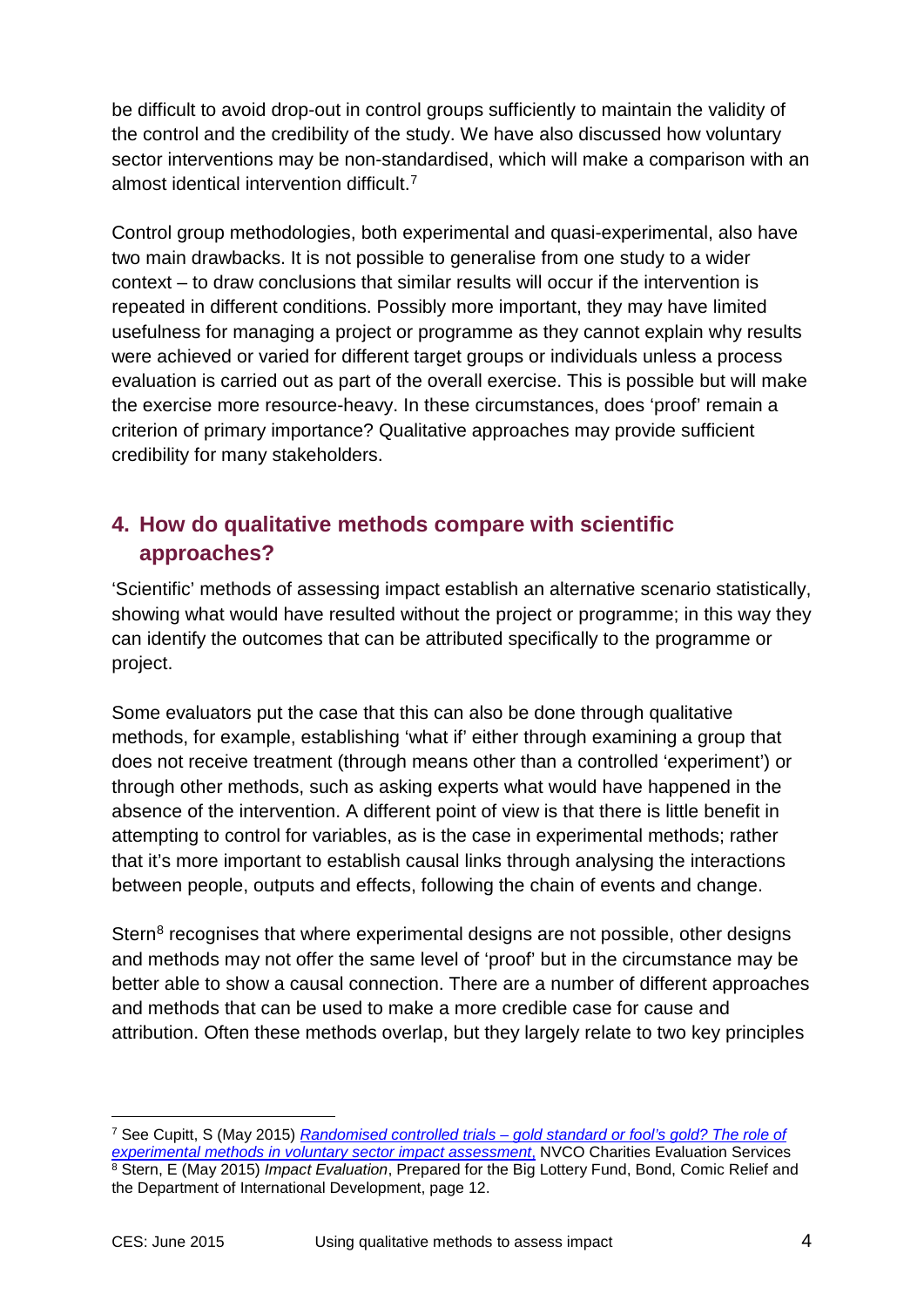of causal evidence:[9](#page-4-0)

- 1. Look for evidence for and against the suspected cause.
- 2. Look for evidence for and against other important possible causes.

# **5. Developing theory of change approaches to provide more rigorous evidence of causality**

Many organisations are beginning to use a theory of change approach to planning projects and programmes and as a basis for assessment of outcomes, looking at evidence in relation to key a*ssumptions* about how change might happen, and also in relation to other key influencers on change – for example other factors in the external environment. Organisations already using a theory of change approach will have a head start in assessing impact, as clarifying the assumptions behind a theory will be a firm step towards building a case for cause and effect.

A term that can be associated with establishing causal links in this way is *modus operandi*, a methodology popularised by Scriven in the 1970s.<sup>10</sup> It can be seen as similar to detective work or the process of investigating a crime.

*Each cause has a set of footprints, a short one if it's a proximate cause, a long one if it's a remote cause, but in general the modus operandi is a sequence of intermediate or concurrent events or a set of conditions, or a chain of events, that has to be present when the cause is effective.*

A further step that will provide organisations with greater evidence of causality can lie in approaches which form part of *contribution analysis*. This involves adding a further stage to the theory of change methodology, allowing existing evidence to be substantiated or challenged, and eliminating other possible causes.<sup>11</sup>

There are some key questions lying behind these steps, including the following:

- Which links in the theory of change story are strong and which are weak?
- How credible is the story overall?
- Do stakeholders agree with the story, given the available evidence?

#### **6. Checking that results support causal attribution**

There are a number of ways of checking the results to see if they support causal attribution; with enough resources, these can be done in combination. The three

<span id="page-4-0"></span><sup>9</sup> Davidson, EJ, 2005, *Evaluation Methodology basics: the nuts and bolts of sound evaluation*, Sage, Ca. -

<span id="page-4-1"></span><sup>&</sup>lt;sup>10</sup> Scriven, M (1976) Maximizing the power of causal investigations: The modus operandi method, *Evaluation studies review annual*, Vol. 1 (1976), pp. 101-118

<span id="page-4-2"></span><sup>11</sup> These key elements on contribution analysis are set out by Mayne, J *Contribution analysis: An approach to exploring cause and effect*, ILAC Brief 16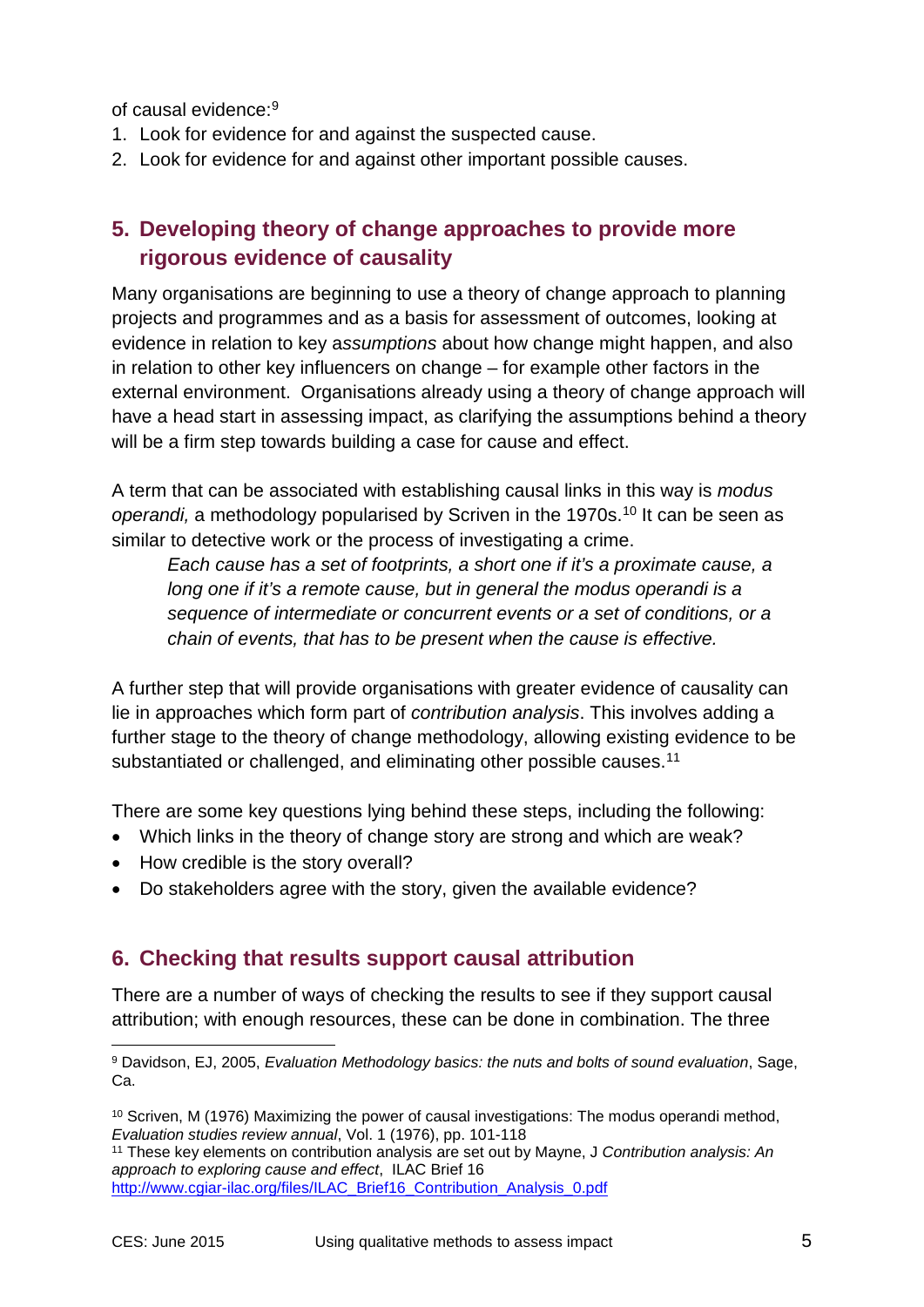main processes are:

- Gathering additional data
- More rigorous analysis
- Investigating possible alternative explanations.

### 6.1 Gathering additional data

Ways to gather additional data might include:

- *Asking key informants to attribute causality* (asking what was a trigger for specific actions or change, for example), providing evidence that links participation with observed changes.
- *Drawing on the previous experience of experts* and other stakeholders to determine what pattern of effects is typical for a similar initiative.
- *Considering alternative explanations* by looking at the processes and linking them to observed results.

#### 6.2 More rigorous analysis

Overall, it will be helpful to check whether the results match what experts have predicted or what might be expected by practice elsewhere. Data analysis should also be able to reveal potential connections, such as:

- any link between results achieved and the extent of participation (for example, data showing participants attending activity sessions regularly for more than one year with more positive outcomes than those with irregular or short-term attendance)
- how overall outcomes have been affected by the positive or negative influence of individual participant characteristics external to the intervention (for example, young people in a drug and alcohol programme with strong family support achieving step changes more quickly than others).

The timing of change may also be important. Do changes relate to anticipated timelines for change? If outcomes have been achieved earlier, for example, this might be due to factors other than the intervention.

Case studies can be compared to check how results might be affected in the event of differences in project implementation or individual participation levels. Can elements of practice be linked to more positive or negative results? Different cases may be analysed to identify how different components of the programme might produce different specific outcomes.

#### 6.3 Investigating possible alternative explanations

Another important part of the process is to investigate possible alternative explanations. This can be done in a number of different ways, some of which may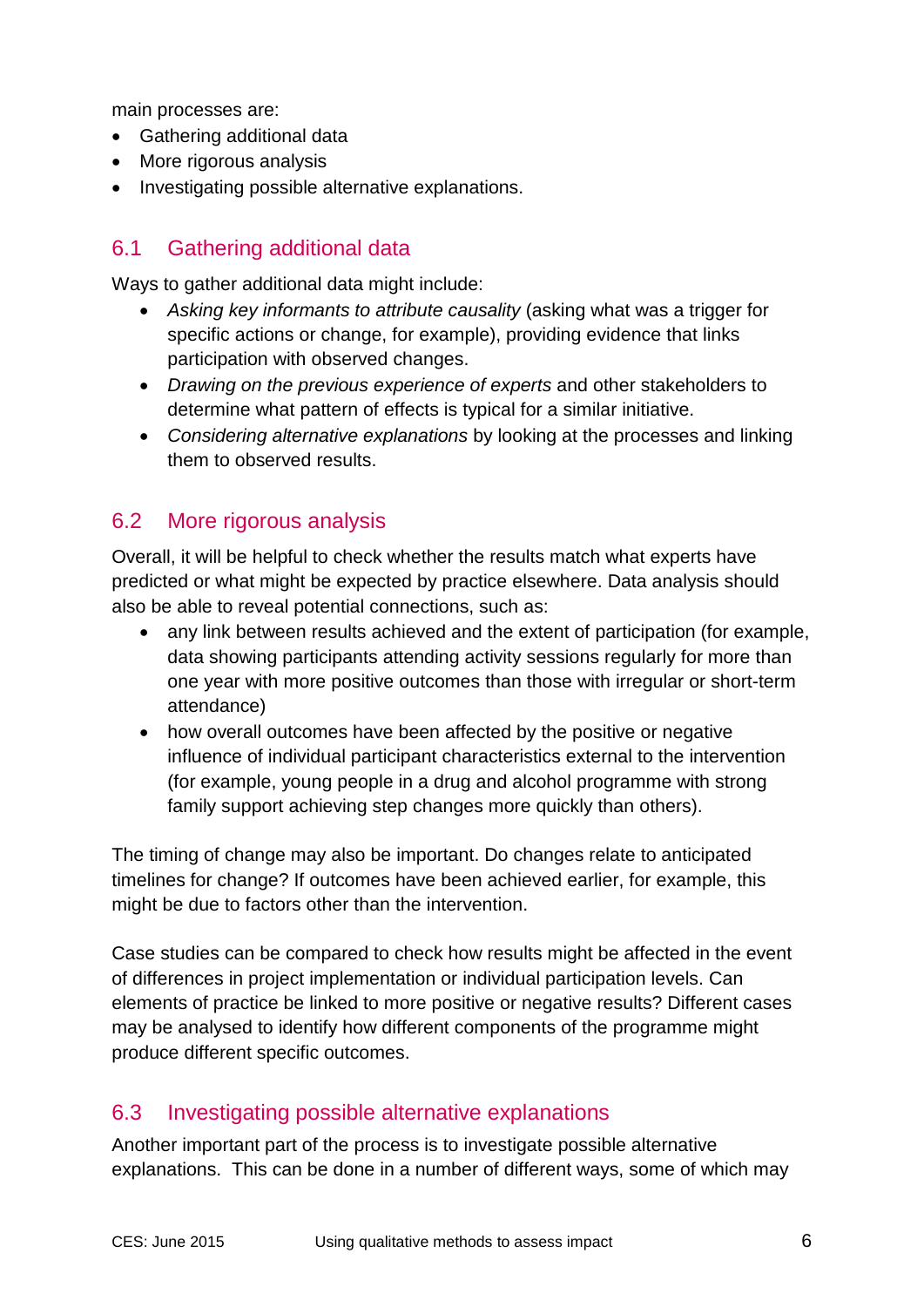#### overlap: [12](#page-6-0)

- Carrying out an overview of the different forces (such as employment opportunities, the family context or other service provision) that might be acting on a particular aspect of change *– a force field analysis.*
- Identifying and investigating alternative explanations to see if they can be ruled out. (For example, a homeless project may find that a hostel key worker has also provided support at a critical moment.)
- *Asking key informant*s experts and community members for example to identify other possible explanations.
- *Ruling out technical explanations*: identifying and investigating possible ways that the results might reflect technical limitations in data collection and analysis rather than actual causal relationships.
- *Following up exceptions:* this involves treating data that doesn't fit the expected pattern (such as exceptionally positive change) as potentially important in offering clues to other causal factors and seeking to explain them.
- *Statistically controlling for extraneous variables*: This can be done in nonexperimental design; external factors that might affect the outcome should be identified during evaluation design so that necessary data can be collected and controlled for when carrying out quantitative data analysis.

# **7. The case for using qualitative methods to assess impact**

While experimental methods are widely accepted as providing credible 'proof' of outcomes produced by an intervention, studies have shown that control group methods can be complex and pose challenges for social programmes. Further, if funders are looking to maximise successful outcomes through replicating projects, even scientific counterfactual methods do not allow generalisations about how far outcomes might be reproduced if the intervention were transferred to another context and with other participants. The adoption of rigorous control group methodologies is to date limited in the voluntary sector and, pragmatically, organisations looking for more credible impact assessment should consider the value of applying other methods.

Increasing the rigour of qualitative methods of assessing impact – looking for more substantial evidence or for alternative explanations for outcomes – has the advantage of building on existing methodologies and can encourage evaluation as an integral part of work processes. It can also potentially develop greater participation and ownership of findings by participants and other stakeholders. More careful analysis of how the implementation of an intervention and differences in practice might affect outcomes positively or negatively can provide valuable information for managing projects and programmes, and for establishing good practice. Better information about the environment in which the intervention is

<span id="page-6-0"></span><sup>&</sup>lt;sup>12</sup> There is more on these and other methods here:<http://betterevaluation.org/plan/understandcauses> -